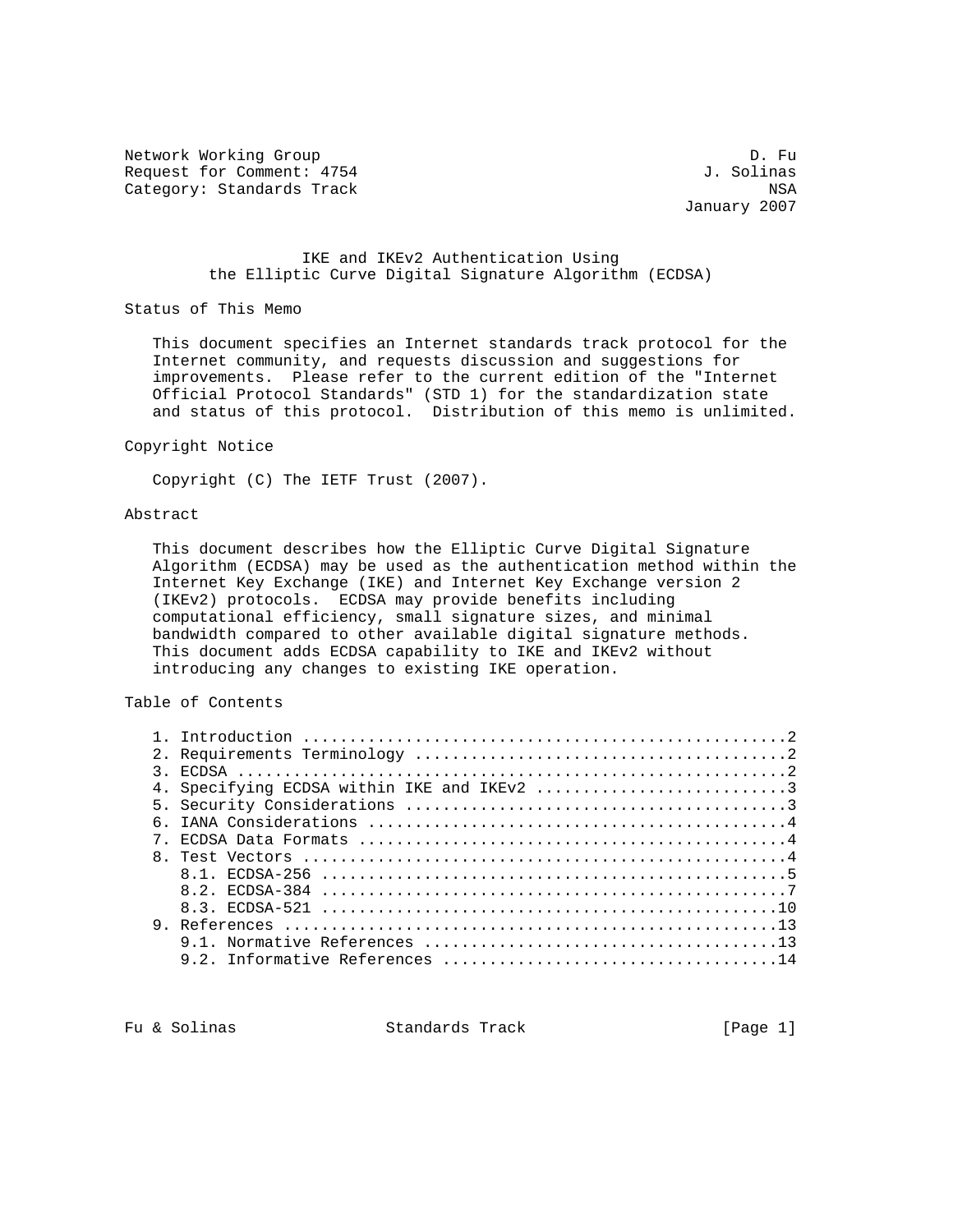## 1. Introduction

 The Internet Key Exchange, or IKE [IKE], is a key agreement and security negotiation protocol; it is used for key establishment in IPsec. In the initial set of exchanges, both parties must authenticate each other using a negotiated authentication method. In the original version of IKE, this occurs in Phase 1; in IKEv2, it occurs in the exchange called IKE-AUTH. One option for the authentication method is digital signatures using public key cryptography. Currently, there are two digital signature methods defined for use within Phase 1 and IKE-AUTH: RSA signatures and Digital Signature Algorithm (DSA) Digital Signature Standard (DSS) signatures. This document introduces ECDSA signatures as a third method.

 For any given level of security against the best attacks known, ECDSA signatures are smaller than RSA signatures, and ECDSA keys require less bandwidth than DSA keys [LV]; there are also advantages of computational speed and efficiency in many settings. Additional efficiency may be gained by simultaneously using ECDSA for IKE/IKEv2 authentication and using elliptic curve groups for the IKE/IKEv2 key exchange. Implementers of IPsec and IKE/IKEv2 may therefore find it desirable to use ECDSA as the Phase 1/IKE-AUTH authentication method.

2. Requirements Terminology

 The key word "SHALL" in this document is to be interpreted as described in [RFC2119].

3. ECDSA

 The Elliptic Curve Digital Signature Algorithm (ECDSA) is the elliptic curve analogue of the DSA (DSS) signature method [DSS]. It is defined in the ANSI X9.62 standard [X9.62-2003]. Other compatible specifications include FIPS 186-2 [DSS], IEEE 1363 [IEEE-1363], IEEE 1363A [IEEE-1363A], and SEC1 [SEC].

 ECDSA signatures are smaller than RSA signatures of similar cryptographic strength. ECDSA public keys (and certificates) are smaller than similar strength DSA keys, resulting in improved communications efficiency. Furthermore, on many platforms, ECDSA operations can be computed more quickly than similar strength RSA or DSA operations (see [LV] for a security analysis of key sizes across public key algorithms). These advantages of signature size, bandwidth, and computational efficiency may make ECDSA an attractive choice for many IKE and IKEv2 implementations.

Fu & Solinas Standards Track [Page 2]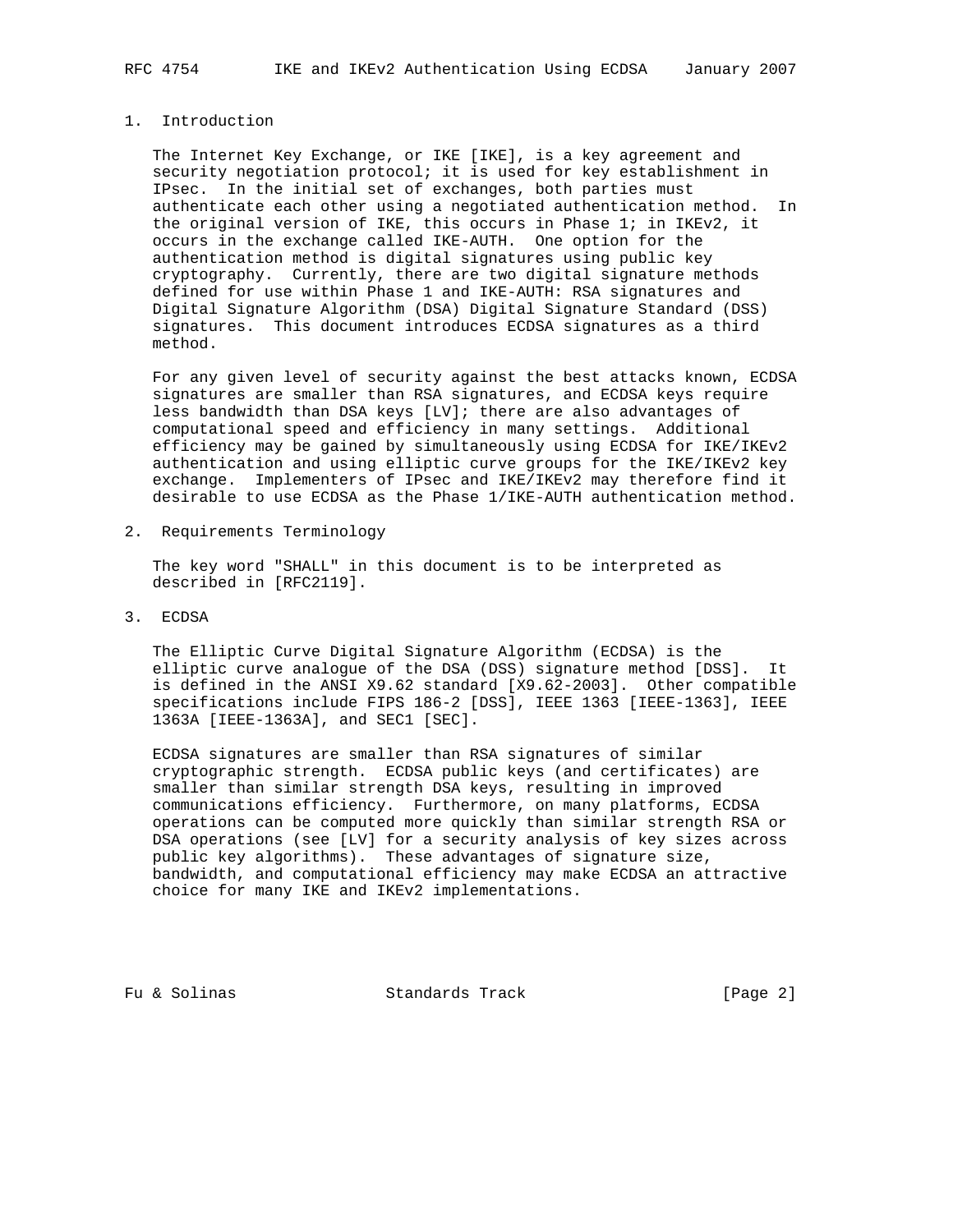# 4. Specifying ECDSA within IKE and IKEv2

 The original IKE key negotiation protocol consists of two phases, Phase 1 and Phase 2. Within Phase 1, the two negotiating parties authenticate each other using either pre-shared keys, digital signatures, or public key encryption.

 The IKEv2 key negotiation protocol begins with two exchanges, IKE-SA-INIT and IKE-AUTH. When not using extensible authentication, the IKE-AUTH exchange includes a digital signature or Message Authentication Code (MAC) on a block of data.

 The IANA-assigned attribute number for authentication using generic ECDSA in IKE is 8 (see [IANA-IKE]), but the corresponding list of IKEv2 authentication methods does not include ECDSA (see [IANA-IKEv2]). Moreover, ECDSA cannot be specified for IKEv2 independently of an associated hash function since IKEv2 does not have a transform type for hash functions. For this reason, it is necessary to specify the hash function as part of the signature algorithm. Furthermore, the elliptic curve group must be specified since the choice of hash function depends on it as well. As a result, it is necessary to specify three signature algorithms, named ECDSA-256, ECDSA-384, and ECDSA-521. Each of these algorithms represents an instantiation of the ECDSA algorithm using a particular elliptic curve group and hash function. The three hash functions are specified in [SHS]. For reasons of consistency, this document defines the signatures for IKE in the same way.

| Digital<br>Signature<br>Algorithm | Elliptic Curve Group     | Hash Function |
|-----------------------------------|--------------------------|---------------|
|                                   |                          |               |
| $ECDSA-256$                       | 256-bit random ECP group | $SHA-256$     |
| ECDSA-384                         | 384-bit random ECP group | $SHA-384$     |
| ECDSA-521                         | 521-bit random ECP group | $SHA-512$     |

 The elliptic curve groups, including their base points, are specified in [IKE-ECP].

## 5. Security Considerations

 Since this document proposes new digital signatures for use within IKE and IKEv2, many of the security considerations contained within [IKE] and [IKEv2] apply here as well. Implementers should ensure that appropriate security measures are in place when they deploy ECDSA within IKE or IKEv2.

Fu & Solinas Standards Track [Page 3]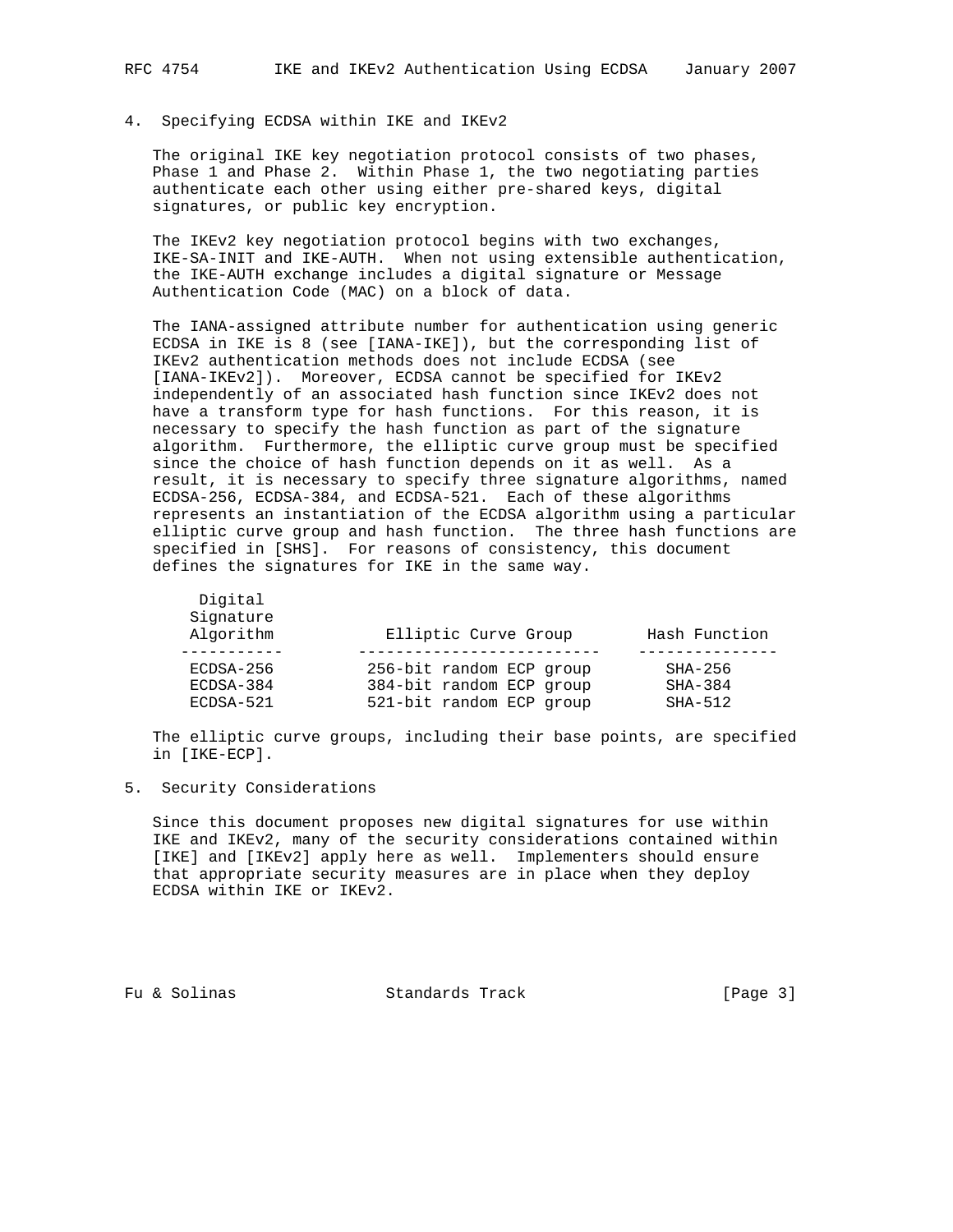ECDSA-256, ECDSA-384, and ECDSA-521 are designed to offer security comparable with the AES-128, AES-192, and AES-256 respectively.

6. IANA Considerations

 IANA updated its registry of IPsec authentication methods in [IANA-IKE] and its registry of IKEv2 authentication methods in [IANA-IKEv2] to include ECDSA-256, ECDSA-384, and ECDSA-521.

7. ECDSA Data Formats

Digital

 When ECDSA-256, ECDSA-384, or ECDSA-521 is used as the digital signature in IKE or IKEv2, the signature payload SHALL contain an encoding of the computed signature consisting of the concatenation of a pair of integers r and s. The definitions of r and s are given in Section 8 of this document.

| <b>DIATCAT</b><br>Signature<br>Algorithm | Bit Lengths<br>of r and s | Bit Length<br>of Signature |
|------------------------------------------|---------------------------|----------------------------|
| ECDSA-256<br>ECDSA-384                   | 256<br>384                | 512<br>768                 |
| ECDSA-521                                | 528                       | 1056                       |

 The bit lengths of r and s are enforced, if necessary, by pre-pending the value with zeros.

8. Test Vectors

 The following are examples of the IKEv2 authentication payload for each of the three signatures specified in this document.

 The following notation is used. The Diffie-Hellman group is given by the elliptic curve  $y^2 = (x^3 - 3x + b)$  modulo p. If  $(x,y)$  is a point on the curve (i.e., x and y satisfy the above equation), then  $(x,y)$ <sup>^n</sup> denotes the scalar multiple of the point  $(x,y)$  by the integer n; it is another point on the curve. In the literature, the scalar multiple is typically denoted  $n(x,y)$ ; the notation  $(x,y)$ 'n is used to conform to the notation used in [IKE], [IKEv2], and [IKE-ECP].

 The group order for the curve group is denoted q. The generator is denoted  $g=(gx,gy)$ . The hash of the message is denoted h. The signer's static private key is denoted w; it is an integer between zero and q. The signer's static public key is  $g^{\wedge}w=(gwx,gwy)$ . The ephemeral private key is denoted k; it is an integer between zero and q. The ephemeral public key is  $g^k = (gkx, gky)$ . The quantity kinv is the integer between zero and q such that  $k^*$ kinv = 1 modulo q. The

Fu & Solinas Standards Track (Page 4)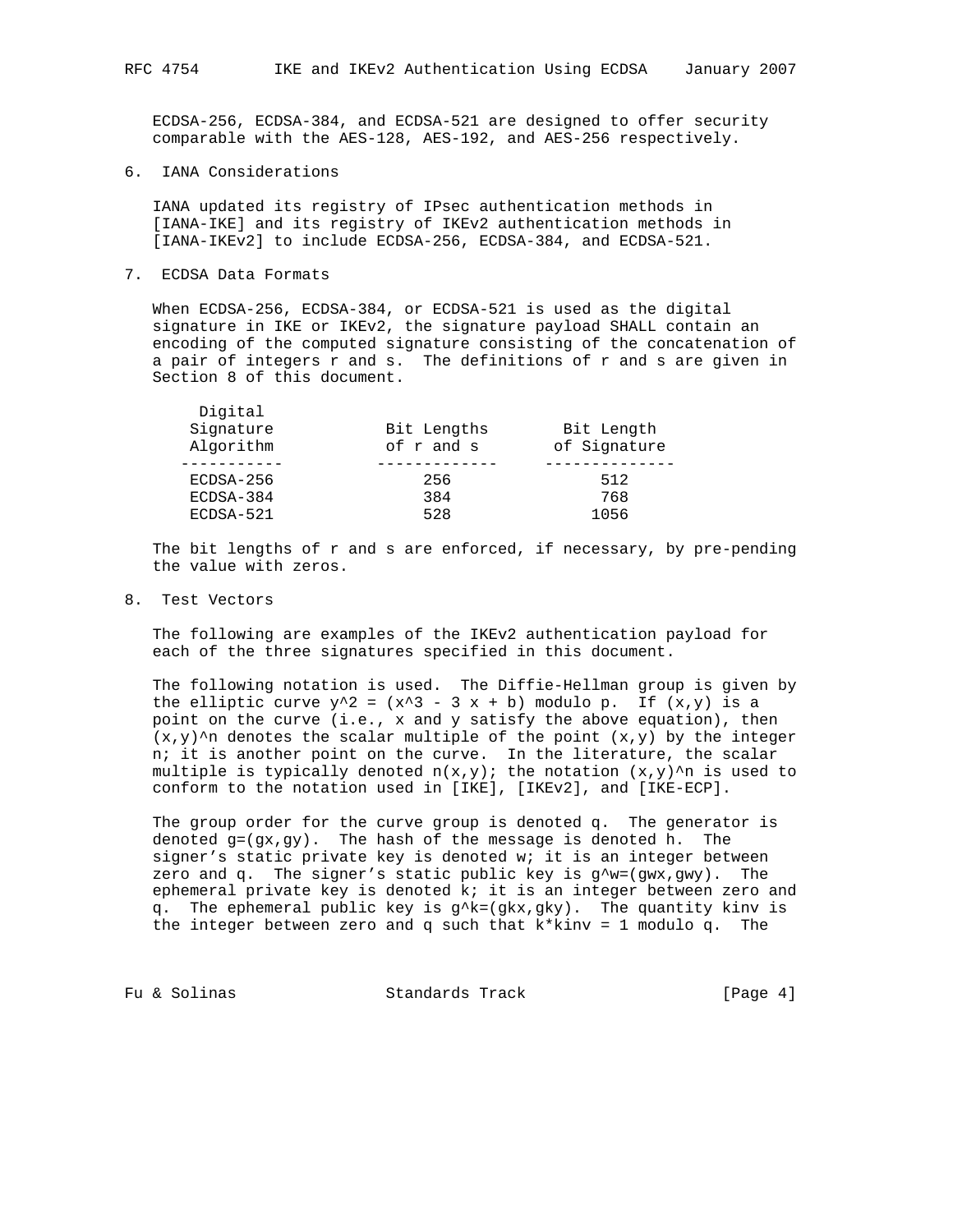first signature component is denoted  $r_i$  it is equal to gkx reduced modulo q. The second signature component is denoted s; it is equal to (h+r\*w)\*kinv reduced modulo q.

 The test vectors below also include the data for verifying the ECDSA signature. The verifier computes h and the quantity sinv, which is the integer between zero and q such that  $s*sinv = 1$  modulo q. The verifier computes

 u = h\*sinv modulo q and v = r\*sinv modulo q.

The verifier computes  $(gx, gy)^u = (gux, guy)$  and  $(gwx, gwy)^v =$ (gwvx,gwvy). The verifier computes the sum

 $(sumx,sumy) = (gux,guy) + (gwvx,gwvy)$ 

 where + denotes addition of points on the elliptic curve. The signature is verified if

sumx modulo q = r.

8.1. ECDSA-256

IANA assigned the ID value 9 to ECDSA-256.

The parameters for the group for this signature are

p:

FFFFFFFF 00000001 00000000 00000000 00000000 FFFFFFFF FFFFFFFF FFFFFFFF

b:

5AC635D8 AA3A93E7 B3EBBD55 769886BC 651D06B0 CC53B0F6 3BCE3C3E 27D2604B

q:

FFFFFFFF 00000000 FFFFFFFF FFFFFFFF BCE6FAAD A7179E84 F3B9CAC2 FC632551

gx:

6B17D1F2 E12C4247 F8BCE6E5 63A440F2 77037D81 2DEB33A0 F4A13945 D898C296

gy:

4FE342E2 FE1A7F9B 8EE7EB4A 7C0F9E16 2BCE3357 6B315ECE CBB64068 37BF51F5

Fu & Solinas Standards Track [Page 5]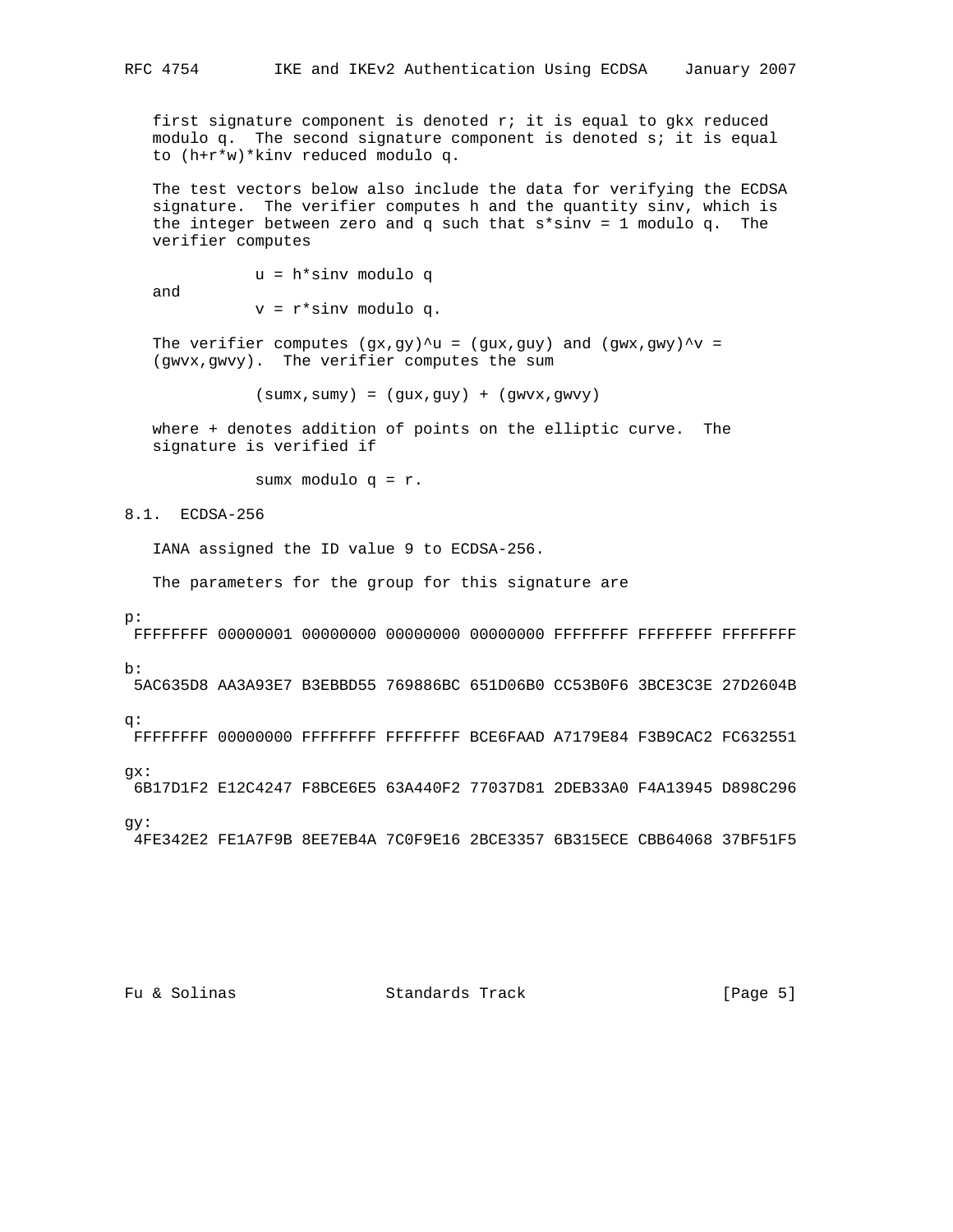The static and ephemeral keys are given by w: DC51D386 6A15BACD E33D96F9 92FCA99D A7E6EF09 34E70975 59C27F16 14C88A7F gwx: 2442A5CC 0ECD015F A3CA31DC 8E2BBC70 BF42D60C BCA20085 E0822CB0 4235E970 gwy: 6FC98BD7 E50211A4 A27102FA 3549DF79 EBCB4BF2 46B80945 CDDFE7D5 09BBFD7D k: 9E56F509 196784D9 63D1C0A4 01510EE7 ADA3DCC5 DEE04B15 4BF61AF1 D5A6DECE gkx: CB28E099 9B9C7715 FD0A80D8 E47A7707 9716CBBF 917DD72E 97566EA1 C066957C gky: 2B57C023 5FB74897 68D058FF 4911C20F DBE71E36 99D91339 AFBB903E E17255DC The SHA-256 hash of the message "abc" (hex 616263) is h: BA7816BF 8F01CFEA 414140DE 5DAE2223 B00361A3 96177A9C B410FF61 F20015AD The signature of the message is  $(r, s)$  where kinv: AFA27894 5AF74B1E 295008E0 3A8984E2 E1C69D9B BBC74AF1 4E3AC4E4 21ABFA61 r: CB28E099 9B9C7715 FD0A80D8 E47A7707 9716CBBF 917DD72E 97566EA1 C066957C s: 86FA3BB4 E26CAD5B F90B7F81 899256CE 7594BB1E A0C89212 748BFF3B 3D5B0315 The quantities required for verification of the signature are sinv: 33BDC294 E90CFAD6 2A9F2FD1 F8741DA7 7C02A573 E1B53BA1 7A60BA90 4F491952 u: C3875E57 C85038A0 D60370A8 7505200D C8317C8C 534948BE A6559C7C 18E6D4CE  $\overline{v}$ : 3B4E49C4 FDBFC006 FF993C81 A50EAE22 1149076D 6EC09DDD 9FB3B787 F85B6483

Fu & Solinas Track Track [Page 6]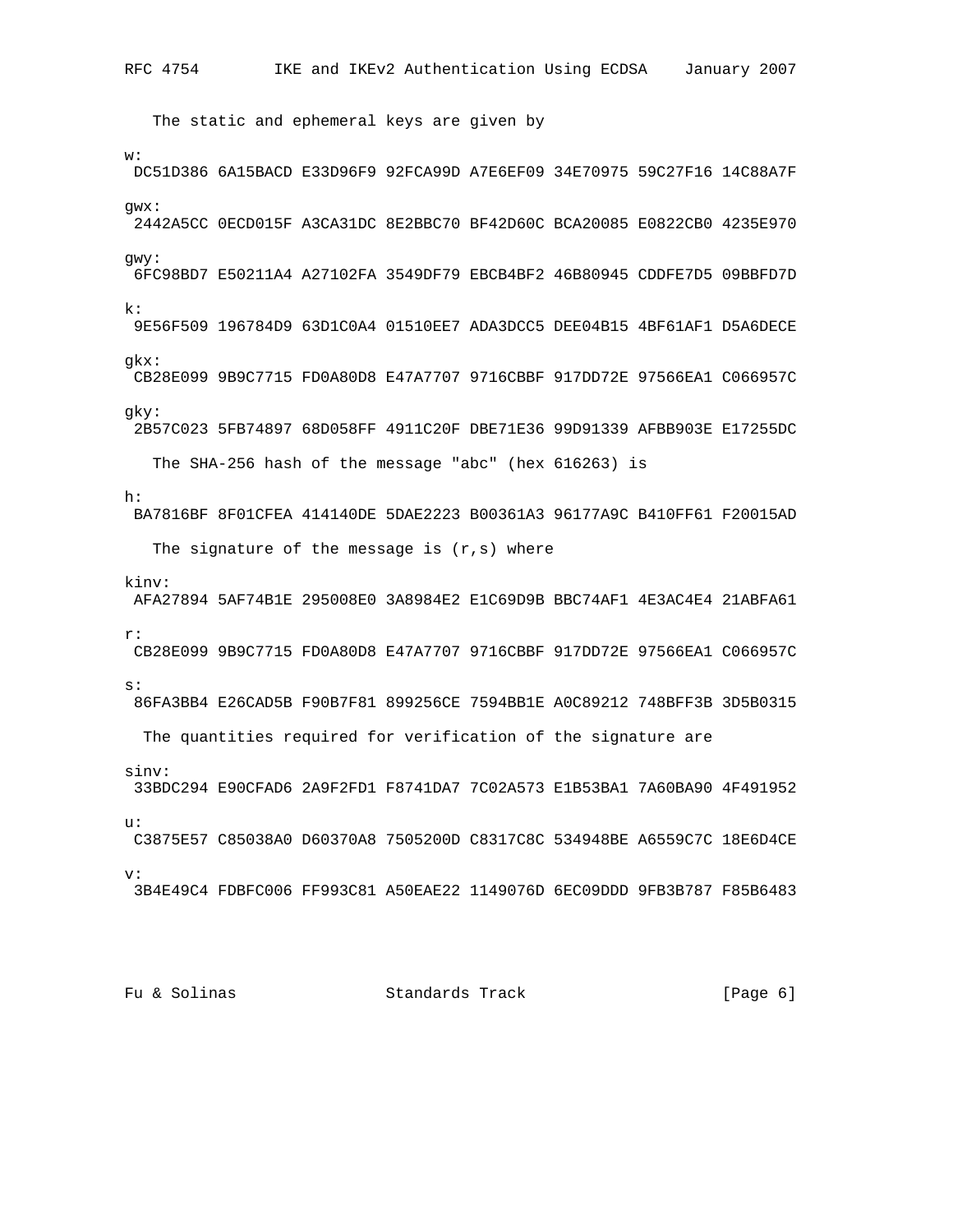gux: 4F749762 9362EFBB EE591206 D036568F 239789B2 34960635 C6607EC6 99062600 guy: 8490E12D E4DBB68C BF941721 5D8C648E 57A8E0E4 4E176856 3CD58697 001A8D08 gwvx: 726E5684 964DB8EA 341D8679 DFB70E04 EDA404E9 94BA730F A43F1E78 ED81211B gwvy: 0C10CBA8 DD2620C1 12A4F9BE 578E4BE1 E64DC0F7 D1D526CA 167749F9 CEC0DF08 sumx: CB28E099 9B9C7715 FD0A80D8 E47A7707 9716CBBF 917DD72E 97566EA1 C066957C sumy: 2B57C023 5FB74897 68D058FF 4911C20F DBE71E36 99D91339 AFBB903E E17255DC The signature is valid since sumx modulo q equals r. If the signature  $(r,s)$  were the one appearing in the authentication payload, then the payload would be as follows. 00000048 00090000 CB28E099 9B9C7715 FD0A80D8 E47A7707 9716CBBF 917DD72E 97566EA1 C066957C 86FA3BB4 E26CAD5B F90B7F81 899256CE 7594BB1E A0C89212 748BFF3B 3D5B0315 8.2. ECDSA-384 IANA assigned the ID value 10 to ECDSA-384. The parameters for the group for this signature are p: FFFFFFFF FFFFFFFF FFFFFFFF FFFFFFFF FFFFFFFF FFFFFFFF FFFFFFFF FFFFFFFE FFFFFFFF 00000000 00000000 FFFFFFFF b: B3312FA7 E23EE7E4 988E056B E3F82D19 181D9C6E FE814112 0314088F 5013875A C656398D 8A2ED19D 2A85C8ED D3EC2AEF q: FFFFFFFF FFFFFFFF FFFFFFFF FFFFFFFF FFFFFFFF FFFFFFFF C7634D81 F4372DDF 581A0DB2 48B0A77A ECEC196A CCC52973

Fu & Solinas Standards Track Fu & Solinas Standards Track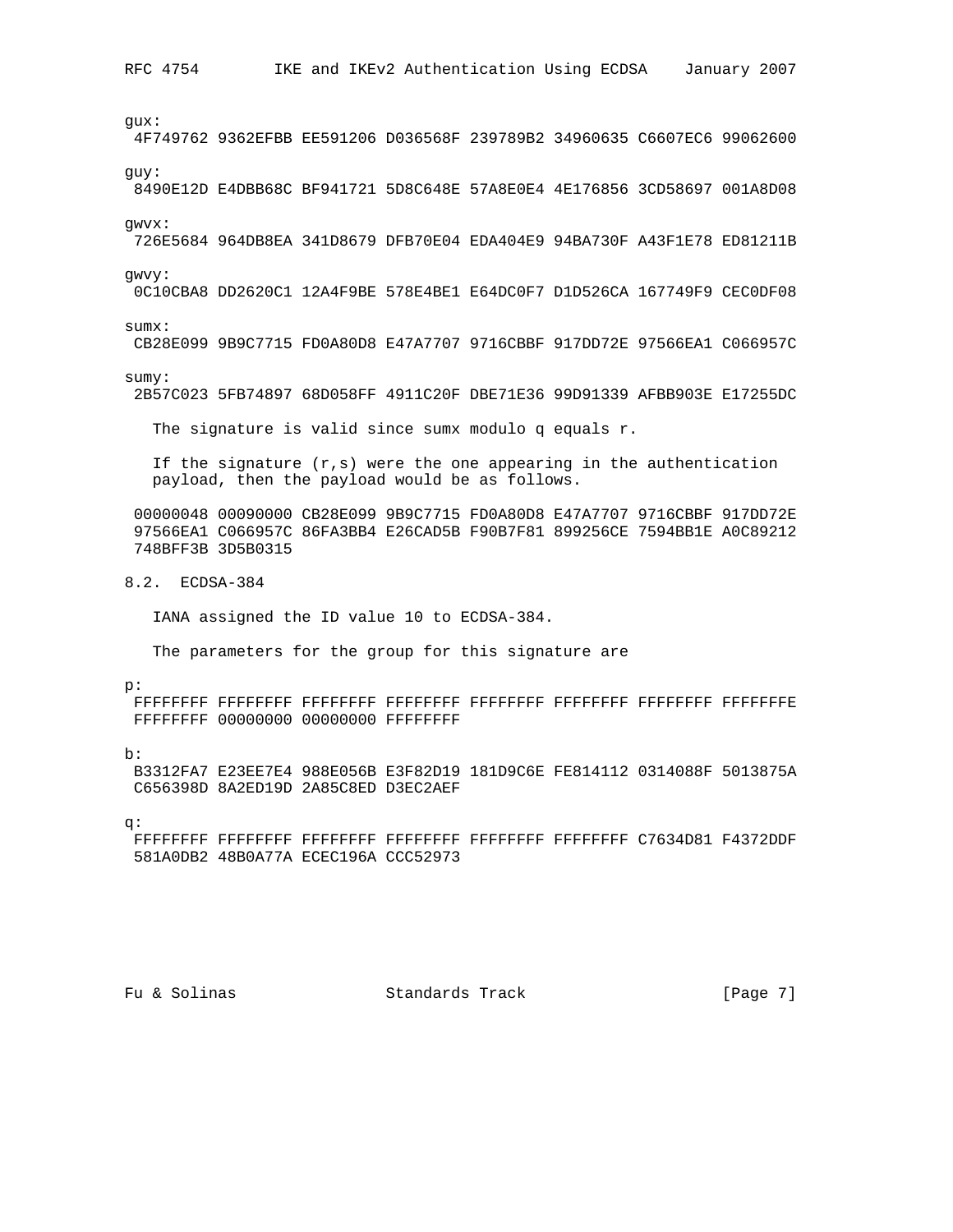RFC 4754 IKE and IKEv2 Authentication Using ECDSA January 2007 gx: AA87CA22 BE8B0537 8EB1C71E F320AD74 6E1D3B62 8BA79B98 59F741E0 82542A38 5502F25D BF55296C 3A545E38 72760AB7 gy: 3617DE4A 96262C6F 5D9E98BF 9292DC29 F8F41DBD 289A147C E9DA3113 B5F0B8C0 0A60B1CE 1D7E819D 7A431D7C 90EA0E5F The static and ephemeral keys are given by w: 0BEB6466 34BA8773 5D77AE48 09A0EBEA 865535DE 4C1E1DCB 692E8470 8E81A5AF 62E528C3 8B2A81B3 5309668D 73524D9F gwx: 96281BF8 DD5E0525 CA049C04 8D345D30 82968D10 FEDF5C5A CA0C64E6 465A97EA 5CE10C9D FEC21797 41571072 1F437922 gwy: 447688BA 94708EB6 E2E4D59F 6AB6D7ED FF9301D2 49FE49C3 3096655F 5D502FAD 3D383B91 C5E7EDAA 2B714CC9 9D5743CA  $k$ : B4B74E44 D71A13D5 68003D74 89908D56 4C7761E2 29C58CBF A1895009 6EB7463B 854D7FA9 92F934D9 27376285 E63414FA gkx: FB017B91 4E291494 32D8BAC2 9A514640 B46F53DD AB2C6994 8084E293 0F1C8F7E 08E07C9C 63F2D21A 07DCB56A 6AF56EB3 gky: 2C735822 48686C41 8485E7B7 4E707625 A1832769 F7F56E81 7CF83B1E 4690E782 65B7AD37 BC2F865F DC290DB6 15CDF17F The SHA-384 hash of the message "abc" (hex 616263) is h: CB00753F 45A35E8B B5A03D69 9AC65007 272C32AB 0EDED163 1A8B605A 43FF5BED 8086072B A1E7CC23 58BAECA1 34C825A7 The signature of the message is  $(r, s)$  where kinv: EB12876B F6191A29 1AA5780A 3887C3BF E7A5C7E3 21CCA674 886B1228 D9BB3D52 918EF19F E5CE67E9 80BEDC1E 613D39C0

Fu & Solinas Track Track [Page 8]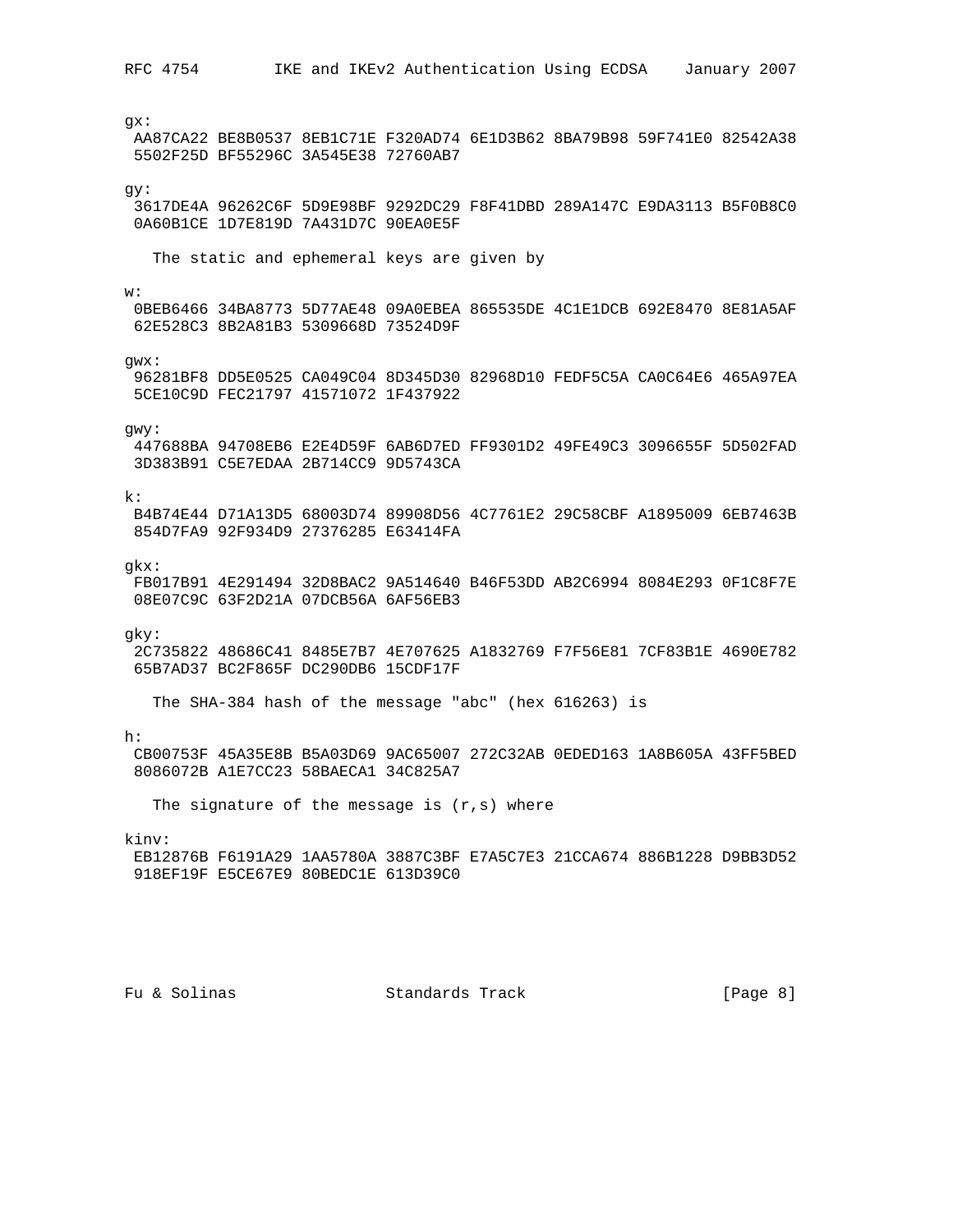RFC 4754 IKE and IKEv2 Authentication Using ECDSA January 2007  $r$ : FB017B91 4E291494 32D8BAC2 9A514640 B46F53DD AB2C6994 8084E293 0F1C8F7E 08E07C9C 63F2D21A 07DCB56A 6AF56EB3  $s:$ B263A130 5E057F98 4D38726A 1B468741 09F417BC A112674C 528262A4 0A629AF1 CBB9F516 CE0FA7D2 FF630863 A00E8B9F The quantities required for verification of the signature are sinv: 06EFACEE 8A657F77 584C5A03 9F7E2720 D61DF84C 8FAC6FA4 9A06F6C4 6E8CDA28 6ADD7D3B 90E1CDA4 79BD899B EE14B99D  $\overline{11}$ : CA5E3714 B4B68BB8 5AF0BC69 E12B16C8 8FAFA26A A6598D7E 2D5C3C40 26F7A944 7D731721 ABE62CC0 1165ABFD 847088E9  $V:$ 1342C935 5F1A4563 5435899A C24AEF06 3947CA47 951E89F6 83D73172 F964C359 69E75EF9 06DA2396 2C747C04 A01137B8  $gux:$ 94B90657 77A3B5BE 399CEE66 A9DB4E64 8422E370 F19ED1A9 C699769E 01EC9A30 E544EB10 7D35F7C9 3FA8FB11 8DCB91ED guy: 45882DC2 CF367F74 3FC02961 2D5B96FC F9A09E28 1C3C162D 0D189267 83841606 87E9953A CC634CEF 2D9897B8 BEE32BC2 gwvx: 6A142FF2 B0B8C552 9B7F78E2 1B014764 440ED8C0 339B2187 13DB9500 3D1A8BA5 0811C3B8 41B34CA6 E1785BC8 DB9111F4 gwvy: 98C2A76C 7E6EDB56 6B1DB657 ED3019F8 2FB94FBB F36124DE C23BB7DE 4B181357 173F1ABF F3980DF1 F7EC4335 B185CEBF  $sumx$ : FB017B91 4E291494 32D8BAC2 9A514640 B46F53DD AB2C6994 8084E293 0F1C8F7E 08E07C9C 63F2D21A 07DCB56A 6AF56EB3  $sumy$ : 2C735822 48686C41 8485E7B7 4E707625 A1832769 F7F56E81 7CF83B1E 4690E782 65B7AD37 BC2F865F DC290DB6 15CDF17F

Fu & Solinas

Standards Track

 $[Page 9]$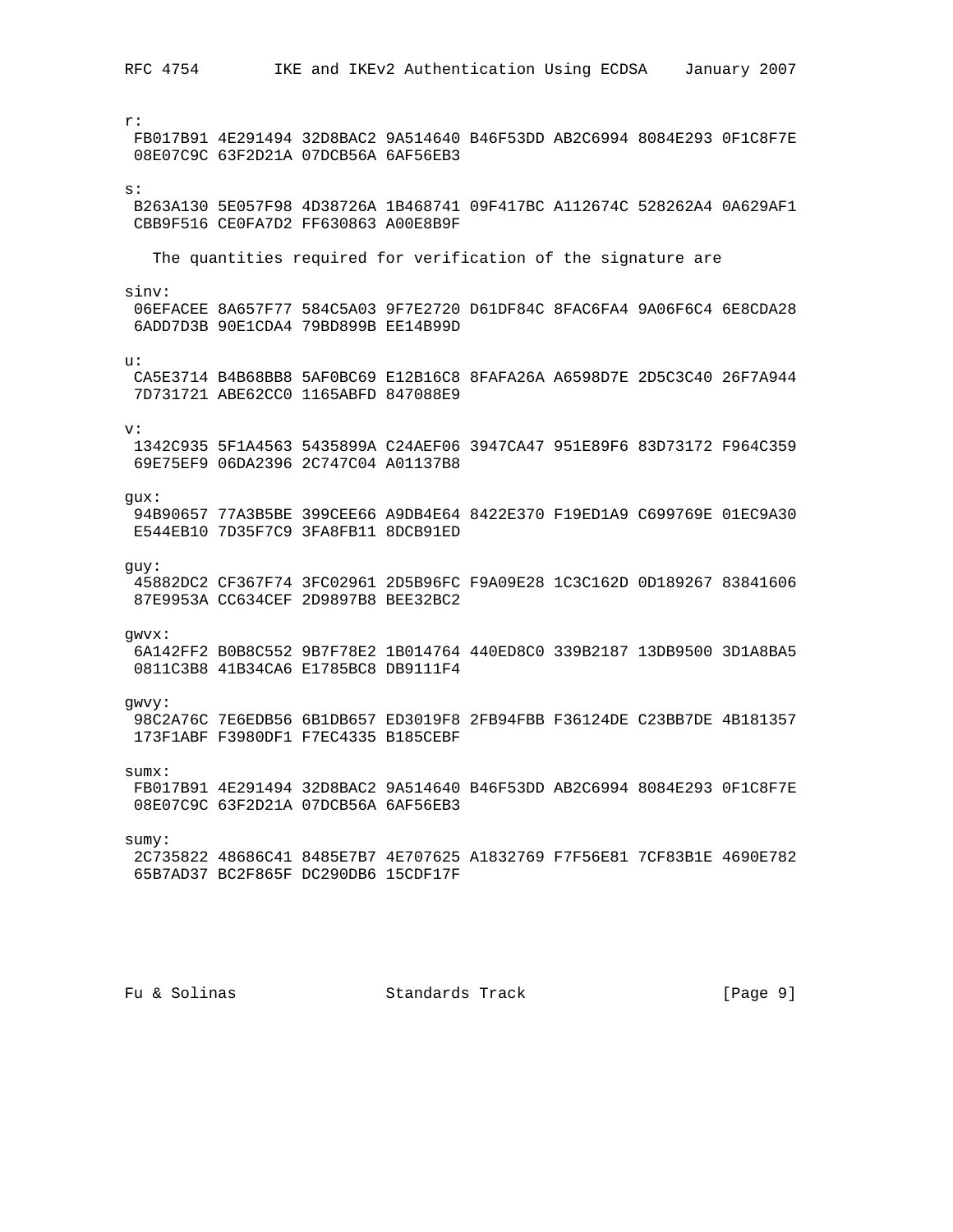The signature is valid since sumx modulo q equals r.

If the signature  $(r,s)$  were the one appearing in the authentication payload, then the payload would be as follows.

 00000068 000A0000 FB017B91 4E291494 32D8BAC2 9A514640 B46F53DD AB2C6994 8084E293 0F1C8F7E 08E07C9C 63F2D21A 07DCB56A 6AF56EB3 B263A130 5E057F98 4D38726A 1B468741 09F417BC A112674C 528262A4 0A629AF1 CBB9F516 CE0FA7D2 FF630863 A00E8B9F

8.3. ECDSA-521

IANA assigned the ID value 11 to ECDSA-521.

The parameters for the group for this signature are

#### p:

 01FFFFFF FFFFFFFF FFFFFFFF FFFFFFFF FFFFFFFF FFFFFFFF FFFFFFFF FFFFFFFF FFFFFFFF FFFFFFFF FFFFFFFF FFFFFFFF FFFFFFFF FFFFFFFF FFFFFFFF FFFFFFFF FFFF

### b:

 0051953E B9618E1C 9A1F929A 21A0B685 40EEA2DA 725B99B3 15F3B8B4 89918EF1 09E15619 3951EC7E 937B1652 C0BD3BB1 BF073573 DF883D2C 34F1EF45 1FD46B50 3F00

### q:

 01FFFFFF FFFFFFFF FFFFFFFF FFFFFFFF FFFFFFFF FFFFFFFF FFFFFFFF FFFFFFFF FFFA5186 8783BF2F 966B7FCC 0148F709 A5D03BB5 C9B8899C 47AEBB6F B71E9138 6409

### gx:

 00C6858E 06B70404 E9CD9E3E CB662395 B4429C64 8139053F B521F828 AF606B4D 3DBAA14B 5E77EFE7 5928FE1D C127A2FF A8DE3348 B3C1856A 429BF97E 7E31C2E5 BD66

gy:

 01183929 6A789A3B C0045C8A 5FB42C7D 1BD998F5 4449579B 446817AF BD17273E 662C97EE 72995EF4 2640C550 B9013FAD 0761353C 7086A272 C24088BE 94769FD1 6650

The static and ephemeral keys are given by

## w:

 0065FDA3 409451DC AB0A0EAD 45495112 A3D813C1 7BFD34BD F8C1209D 7DF58491 20597779 060A7FF9 D704ADF7 8B570FFA D6F062E9 5C7E0C5D 5481C5B1 53B48B37 5FA1

Fu & Solinas Standards Track [Page 10]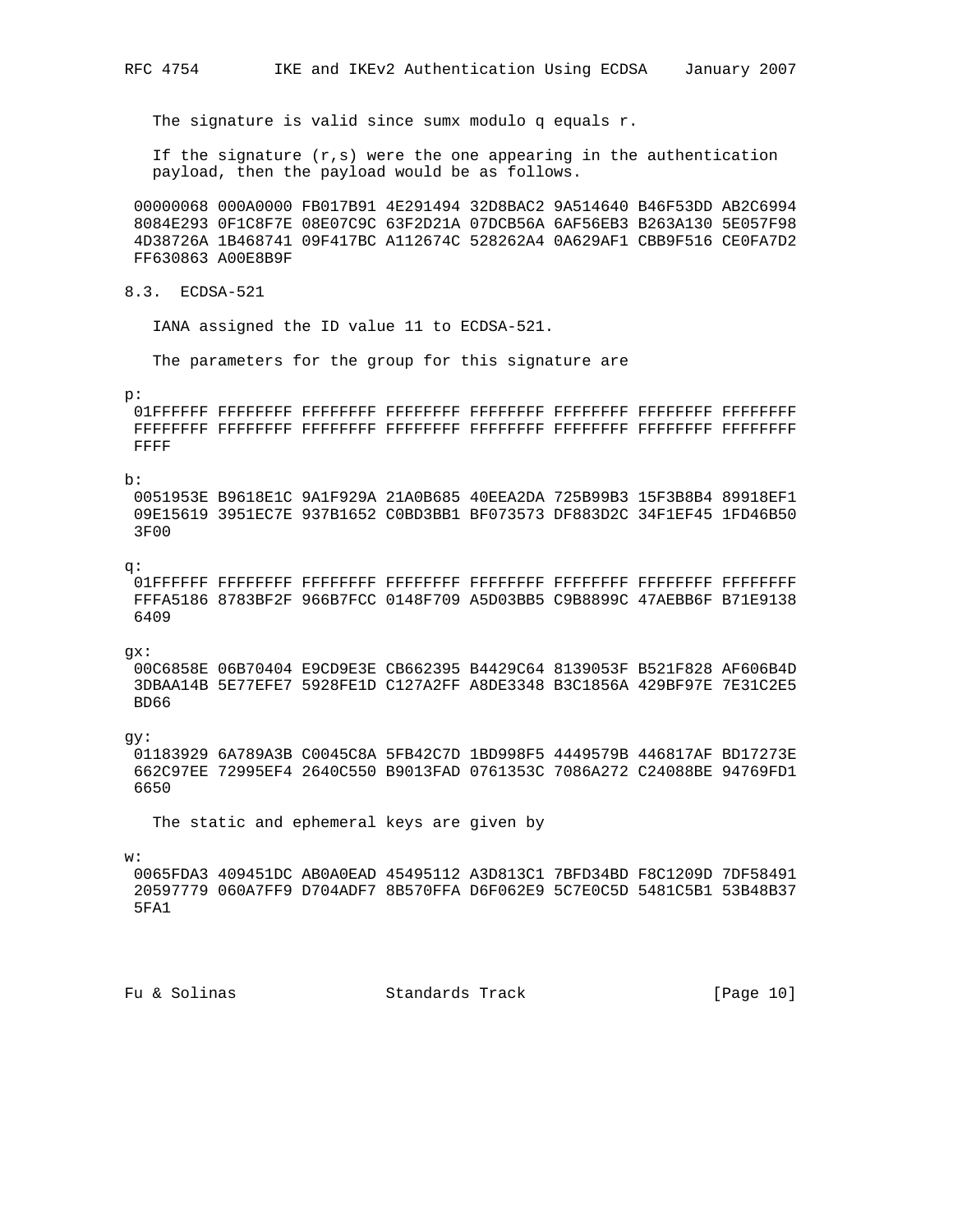RFC 4754 IKE and IKEv2 Authentication Using ECDSA January 2007  $g$ wx: 0151518F 1AF0F563 517EDD54 85190DF9 5A4BF57B 5CBA4CF2 A9A3F647 4725A35F 7AFE0A6D DEB8BEDB CD6A197E 592D4018 8901CECD 650699C9 B5E456AE A5ADD190 52A8  $gwy:$ 006F3B14 2EA1BFFF 7E2837AD 44C9E4FF 6D2D34C7 3184BBAD 90026DD5 E6E85317 D9DF45CA D7803C6C 20035B2F 3FF63AFF 4E1BA64D 1C077577 DA3F4286 C58F0AEA  $F.643$  $k:$ 00C1C2B3 05419F5A 41344D7E 4359933D 734096F5 56197A9B 244342B8 B62F46F9 373778F9 DE6B6497 B1EF825F F24F42F9 B4A4BD73 82CFC337 8A540B1B 7F0C1B95 6C2F

 $qkx$ :

0154FD38 36AF92D0 DCA57DD5 341D3053 988534FD E8318FC6 AAAAB68E 2E6F4339 B19F2F28 1A7E0B22 C269D93C F8794A92 78880ED7 DBB8D936 2CAEACEE 54432055 2251

qky:

006D073D 72B272EA 86388D86 8EF64D4C 300A67AC 2981C0F8 E6710AEF A2FCF845 8117B05E B91BA11C 68BCFC1B C24587E3 A1D0CA2A FE398CDB CFD79CB3 0B36B218 B437

The hash of the message "abc" (hex 616263) is

SHA-512(616263):

DDAF35A1 93617ABA CC417349 AE204131 12E6FA4E 89A97EA2 0A9EEEE6 4B55D39A 2192992A 274FC1A8 36BA3C23 A3FEEBBD 454D4423 643CE80E 2A9AC94F A54CA49F

Therefore, the quantity h is

 $h$ :

0000DDAF 35A19361 7ABACC41 7349AE20 413112E6 FA4E89A9 7EA20A9E EEE64B55 D39A2192 992A274F C1A836BA 3C23A3FE EBBD454D 4423643C E80E2A9A C94FA54C A49F

The signature of the message is  $(r, s)$  where

kinv:

00E90EF3 CE52F8D1 E5A4EEBD 0905F425 2400B0AE 73B49E33 23BCE258 A55F507D 7C45F3A2 DE3A3EA2 E51D9343 46D71593 A80C8C62 FE229DDF 5D2B64B7 AF4A0837  $OD32$ 

Fu & Solinas

Standards Track

 $[Page 11]$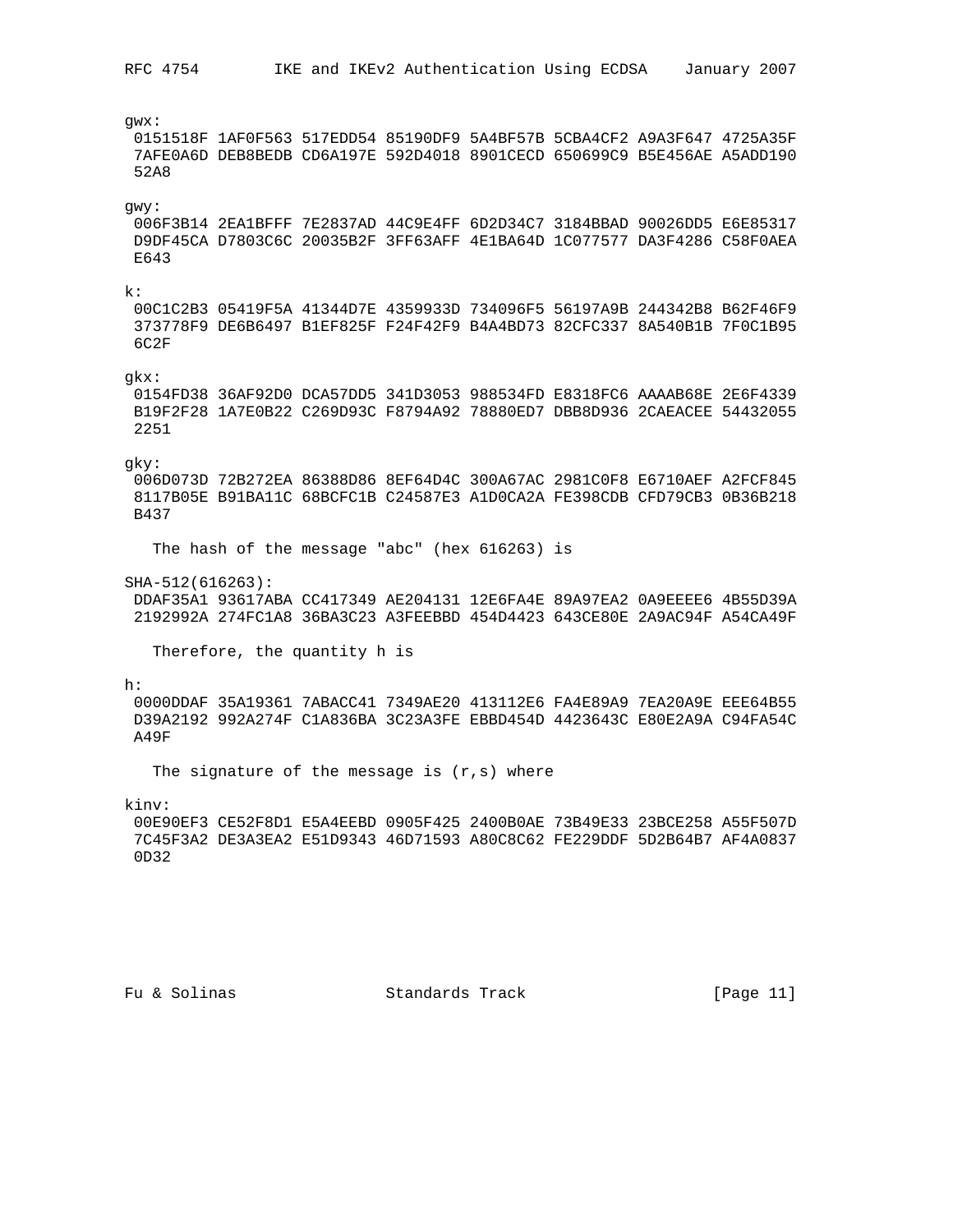$r$ : 0154FD38 36AF92D0 DCA57DD5 341D3053 988534FD E8318FC6 AAAAB68E 2E6F4339 B19F2F28 1A7E0B22 C269D93C F8794A92 78880ED7 DBB8D936 2CAEACEE 54432055 2251  $\mathbf{s}$ : 017705A7 030290D1 CEB605A9 A1BB03FF 9CDD521E 87A696EC 926C8C10 C8362DF4 97536710 1F67D1CF 9BCCBF2F 3D239534 FA509E70 AAC851AE 01AAC68D 62F86647 2660 The quantities required for verification of the signature are sinv: 00DDA6B8 83CB36BF CB21D5B0 B7D1F443 9D3C7797 B23A8D73 58032D5C C917142E 3F6778BD 977D8460 867853AE 9C74EF5E 417CFA96 F7C937C1 418D9343 738A1BA8 78F.O  $11:$ 019E5FDB ECC2A88B 72679233 11B27868 427AE2B8 83ED0346 9CBABE65 ACD3F2F8 D74FA657 8A23C85D 598D1DC6 C1DA074E 0AB83852 BDAAE2F1 857713D3 5BB9BDB7 32D8  $V:$ 0069BB0C BA5A6FC8 8A08C0AD AA88F5A5 1EE60477 2D084D98 63DF86FD 958AD9B3 006E62C4 30CE545E 9C918F04 D852DA13 47CC6A3E FA89BC2C 13B89124 25BA8D60 BF03 qux: 00921F3E CEAF579C FDDA6AF9 C1728E5B CA33F77B 57F5984C 624BFF10 F244B577 144CA24E 20310DEF 2F777892 DA1ED5DE A9A6EF09 85D965AE 98BCF129 855C6C4F 3311 guy: 01812CBF E8D08BE9 0CD6AB5D 2ED107A0 123A41A9 C15ACB31 7D65E228 92D89AF8 C29A4220 83E3495E D14726A0 9868AF1B 399CEF86 6DDDE6B1 0D709696 06525D15 B4EB qwvx: 00AF23A7 7F50CC54 8CEBC506 58FE4A0B A26FF9DE 4E864DE2 7FD059B6 3AE14B5F 87286BC7 7AAEBA32 4FF675A1 FF7035B6 89AF3835 95F8B5A8 67432FFE 8BF29CF6 0688 gwvy: 017A32C4 5A01DF60 3CA96FDF E83493BB 4CB5EE00 C32960A5 4FEB0B39 88841E2F 9D52B745 C5A7FEC6 777BB899 B65730E9 32D1395D C0574D3C F1093C64 505804D0 A5B3

Standards Track

[Page 12]

Fu & Solinas

RFC 4754 IKE and IKEv2 Authentication Using ECDSA January 2007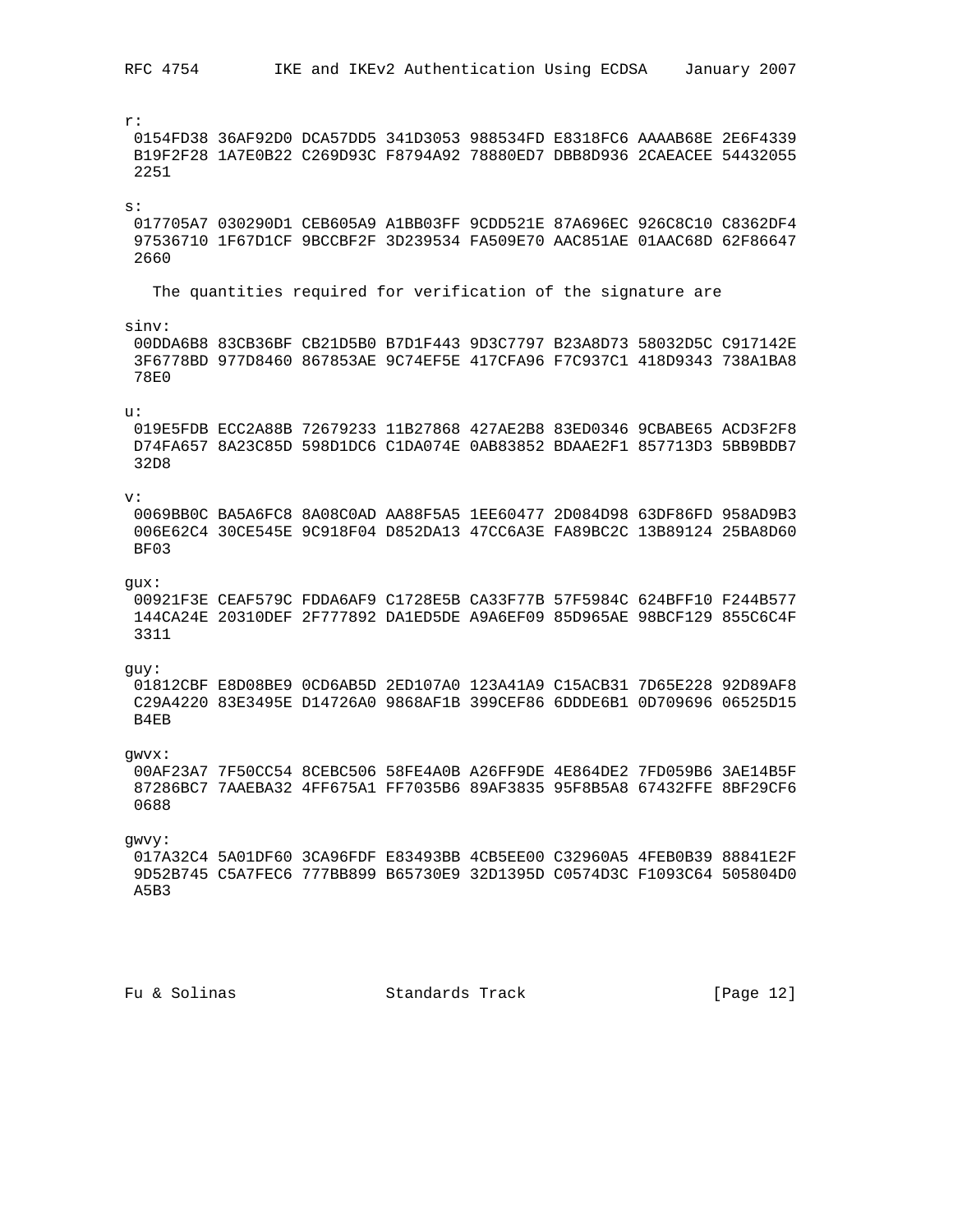sumx:

 0154FD38 36AF92D0 DCA57DD5 341D3053 988534FD E8318FC6 AAAAB68E 2E6F4339 B19F2F28 1A7E0B22 C269D93C F8794A92 78880ED7 DBB8D936 2CAEACEE 54432055 2251

sumy:

 006D073D 72B272EA 86388D86 8EF64D4C 300A67AC 2981C0F8 E6710AEF A2FCF845 8117B05E B91BA11C 68BCFC1B C24587E3 A1D0CA2A FE398CDB CFD79CB3 0B36B218 B437

The signature is valid since sumx modulo q equals r.

If the signature  $(r,s)$  were the one appearing in the authentication payload, then the payload would be as follows.

 0000008C 000B0000 0154FD38 36AF92D0 DCA57DD5 341D3053 988534FD E8318FC6 AAAAB68E 2E6F4339 B19F2F28 1A7E0B22 C269D93C F8794A92 78880ED7 DBB8D936 2CAEACEE 54432055 22510177 05A70302 90D1CEB6 05A9A1BB 03FF9CDD 521E87A6 96EC926C 8C10C836 2DF49753 67101F67 D1CF9BCC BF2F3D23 9534FA50 9E70AAC8 51AE01AA C68D62F8 66472660

- 9. References
- 9.1. Normative References
	- [IANA-IKE] Internet Assigned Numbers Authority, Internet Key Exchange (IKE) Attributes. (http://www.iana.org/assignments/ipsec-registry)
	- [IANA-IKEv2] IKEv2 Parameters. (http://www.iana.org/assignments/ikev2-parameters)
	- [IKE] Harkins, D. and D. Carrel, "The Internet Key Exchange (IKE)", RFC 2409, November 1998.
	- [IKEv2] Kaufman, C., "Internet Key Exchange (IKEv2) Protocol", RFC 4306, December 2005.
	- [IKE-ECP] Fu, D. and J. Solinas, "ECP Groups for IKE and IKEv2", RFC 4753, January 2007.
	- [RFC2119] Bradner, S., "Key words for use in RFCs to Indicate Requirement Levels", BCP 14, RFC 2119, March 1997.
	- [SHS] FIPS 180-2, "Secure Hash Standard", National Institute of Standards and Technology, 2002.

Fu & Solinas Standards Track [Page 13]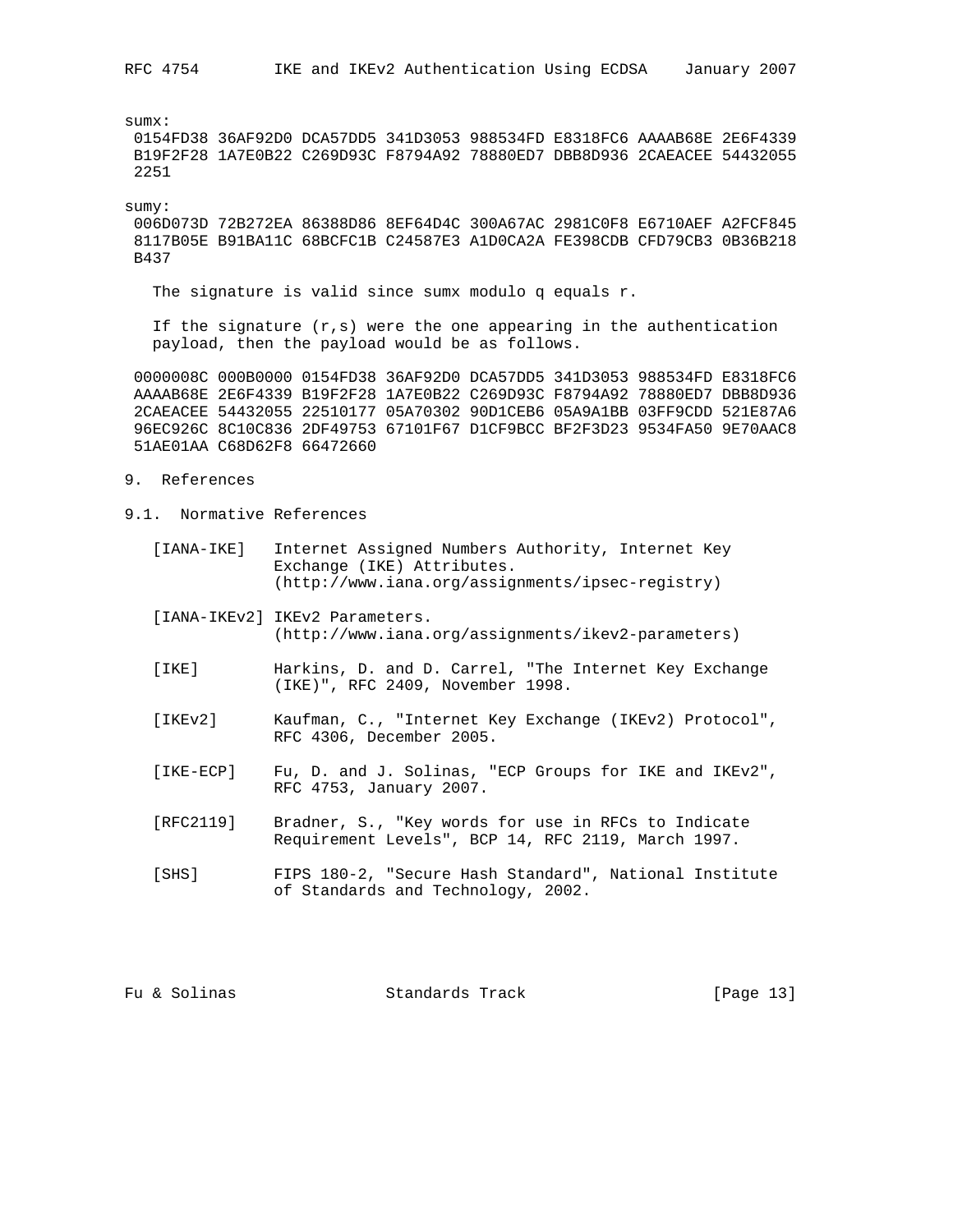[X9.62-2005] American National Standards Institute, X9.62-2005: Public Key Cryptography for the Financial Services Industry: The Elliptic Curve Digital Signature Algorithm (ECDSA).

9.2. Informative References

- [DSS] U.S. Department of Commerce/National Institute of Standards and Technology, Digital Signature Standard (DSS), FIPS PUB 186-2, January 2000. (http://csrc.nist.gov/publications/fips/index.html)
- [IEEE-1363] Institute of Electrical and Electronics Engineers. IEEE 1363-2000, Standard for Public Key Cryptography. (http://grouper.ieee.org/groups/1363/index.html)
- [IEEE-1363A] Institute of Electrical and Electronics Engineers. IEEE 1363A-2004, Standard for Public Key Cryptography - Amendment 1: Additional Techniques. (http://grouper.ieee.org/groups/1363/index.html)
- [LV] A. Lenstra and E. Verheul, "Selecting Cryptographic Key Sizes", Journal of Cryptology 14 (2001), pp. 255-293.
- [SEC] Standards for Efficient Cryptography Group. SEC 1 Elliptic Curve Cryptography, v. 1.0, 2000. (http://www.secg.org)

Authors' Addresses

 David E. Fu National Information Assurance Research Laboratory National Security Agency

EMail: defu@orion.ncsc.mil

 Jerome A. Solinas National Information Assurance Research Laboratory National Security Agency

EMail: jasolin@orion.ncsc.mil

Fu & Solinas Standards Track [Page 14]